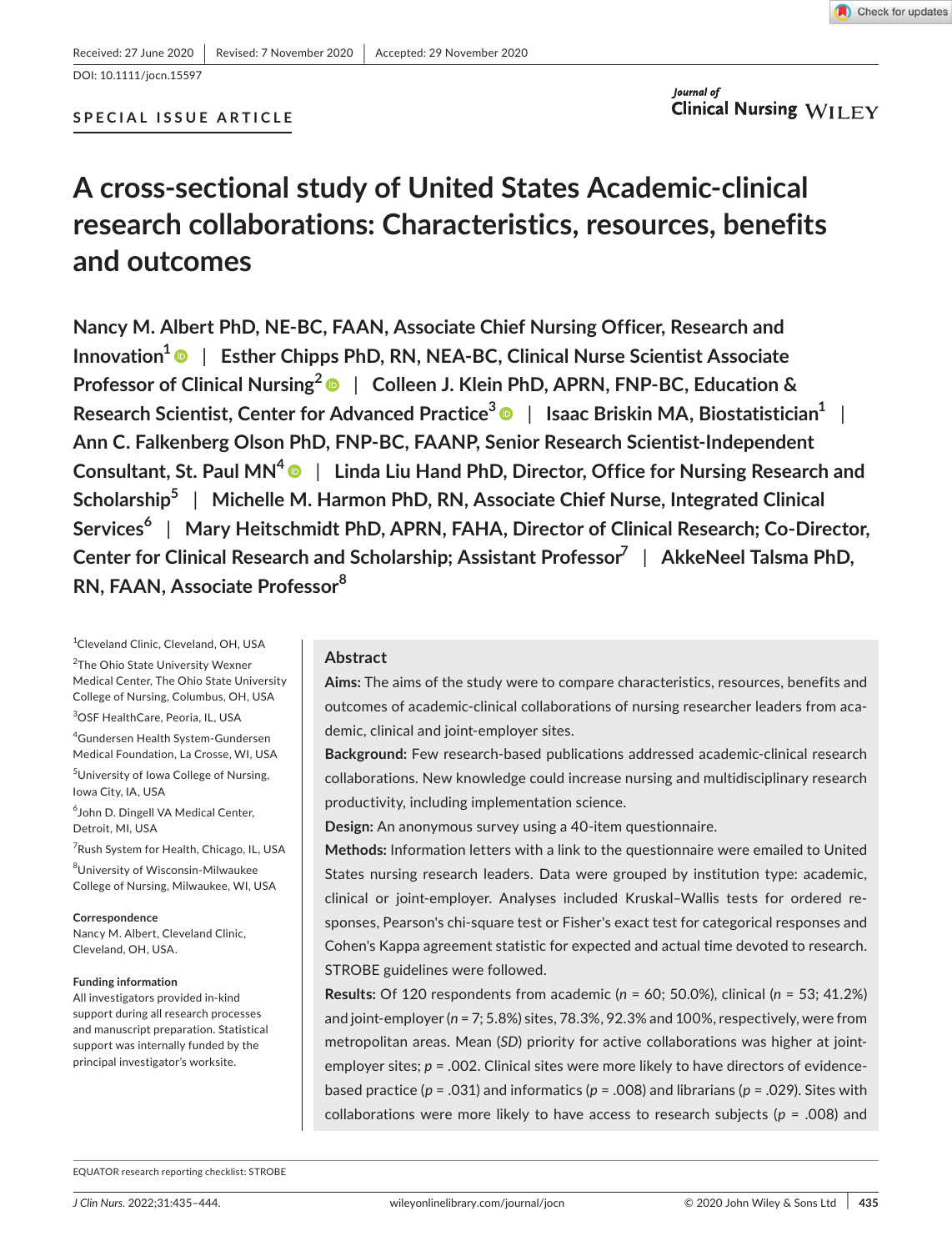post-award research account management (*p* = .045). By collaboration status, there were no differences in the number of ethics board-approved studies. Collaborating site benefits were perceived to be executive leadership support (*p* = .003), greater research engagement by clinical nurses (*p* = .048), more co-authored publications (*p* = .048) and more abstracts accepted at national meetings (*p* = .044). Despite more resources and perceived benefits, outcomes did not differ by collaboration status.

**Conclusions:** Sites with and without academic-clinical research collaborations differed; however, outcomes were similar. Future efforts should focus on nurse scientist collaboration to address important clinical questions aimed at improving clinical outcomes.

**Relevance to Clinical Practice:** Despite some successful outcomes, potential benefits of academic-clinical research collaborations have not been fully actualised.

**KEYWORDS**

clinician-researcher, collaboration, professional development, research, research delivery

## **1**  | **INTRODUCTION**

In the United States (US), academic-clinical nursing research collaborations are defined as research collaborations between academic- and clinical-based nurses or between academic and clinical sites. The overarching aim of an academic-clinical collaboration is to enhance the conduct, translation and dissemination of research that is important to nursing, multidisciplinary practice stakeholders and the populations served. In the US, academic-clinical nursing research collaborations can be formal and involve one or more nurse scientists (also known as nurse researchers; defined as nurses who are trained in and complete research as part of their paid job roles) who are cost-shared between sites (joint-employer status) or have one or more research projects with shared data and possibly, resources and budgets. Alternately, academic-clinical nursing research collaborations may be informal and involve two or more nurse and/or multidisciplinary scientists from academic and clinical sites who share a passion for a specific patient population or research theme. In informal collaborations, collaborators may change or be consistent over time, depending on the nature of their mutual research work and the working relationship between collaborators.

In the US, academic-clinical nursing research collaborations were theoretically believed to be advantageous. In two reports, they were thought to facilitate overall nursing and multidisciplinary research production, promote generalisability of nursing research findings, increase dissemination of research findings in peer-reviewed literature (Balakas et al., 2011), translate research findings into a clinical setting and incorporate findings into practice (Hendricks-Ferguson et al., 2017). Further, when academic-clinical research collaborations are formalised in joint-employer research roles, dissemination of outcomes may be heightened because nurse scientists involved have a stake in both settings. In one report of outcomes of nurse scientists with academic-clinical

### **What does this paper contribute to the wider global clinical community?**

- Executive nursing leadership support of academic-clinical nursing research collaborations is important and should be included as part of collaboration development.
- Priority for academic-clinical research collaborations was significantly higher for sites without collaborations (presumably because it is viewed as a desired resource); thus, academic and clinical nursing leaders should engage in discussions about collaborative best practices that foster new nursing research knowledge
- Of the seven joint-employer site respondents, all were located in metropolitan regions and over one-half were university-based academic medical centres. It will be important to learn more about nursing research productivity with and without academic-clinical collaborations among sites located in micropopulations and rural areas.

joint-employer status, among 15 extramurally funded grant reports, health system nurses were included as principal or co-investigators in 67% and were co-authors of 47% of published papers (Carter et al., 2020). Joint-employer outcome statistics are often based on clinical site expectations, capabilities and rationale for initiating joint-employer collaboration. Overall, research evidence of the value of academic-clinical collaborative experiences is lacking, as most research and review articles are based on single collaborative projects. Reflecting upon the American Association of Colleges of Nursing (2019) publication on guiding principles of partnerships, more knowledge is needed that specifically addresses US academic-clinical research collaborations.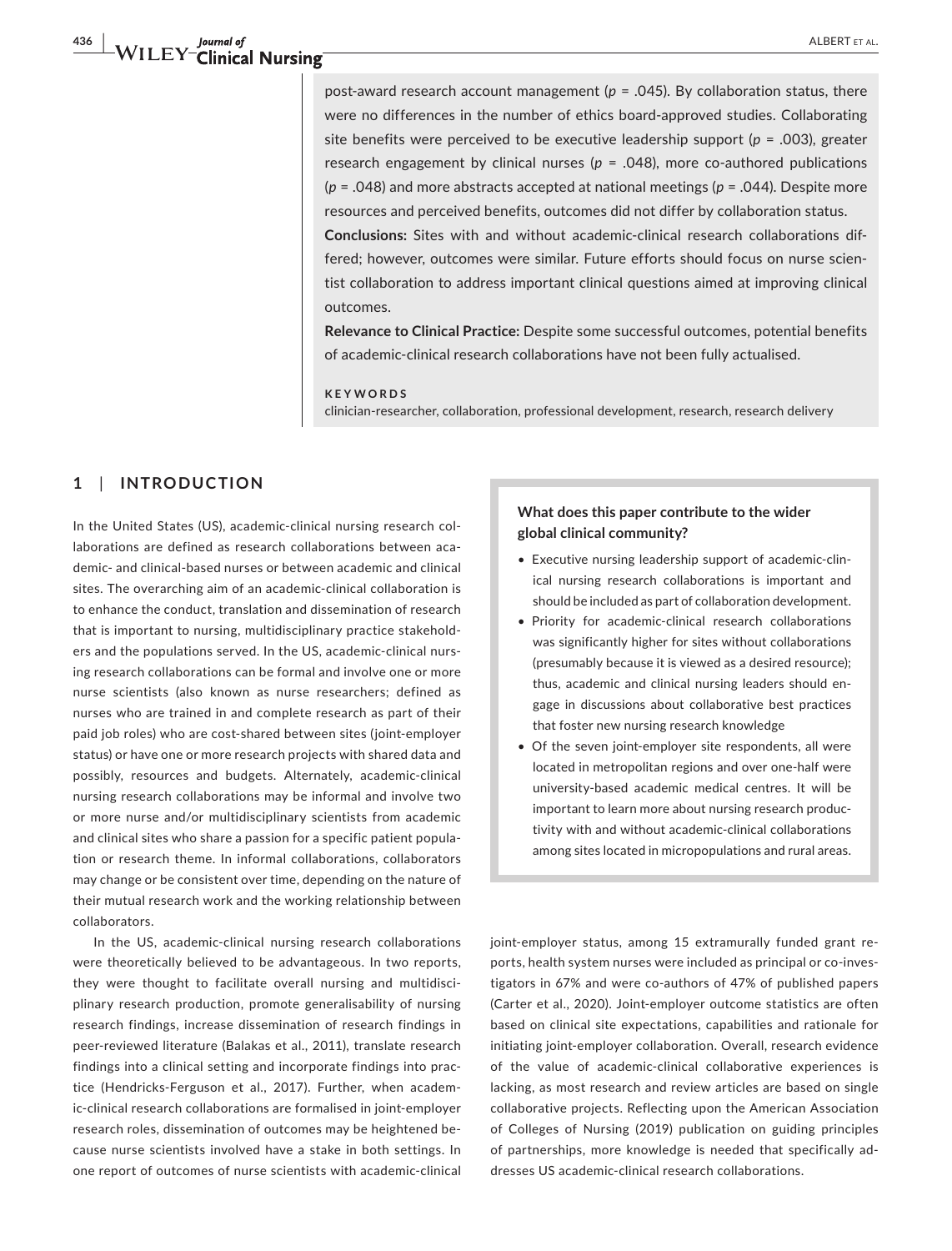## **2**  | **BACKGROUND**

Many papers were available on the topic of academic-clinical collaborations, including US-based and global integrative and systematic reviews (Albert et al., 2019; Beal, 2012; De Geest et al., 2013); however, most papers were based on perspectives from experts, rather than research reports, and the primary aims were on how to make partnerships successful. Authors specifically focused on frequent communication, regularly scheduled meetings, generation of trust, transparency of expectations, strong leadership, a shared vision for the role and faculty buy-in as contributing factors of success (Balakas et al., 2011; Carter et al., 2020; Dobalian et al., 2014; Hendricks-Ferguson et al., 2017; Sahs et al., 2017). In addition, strong leadership and support from institutional leaders were factors associated with success when guiding specific academic-clinical research projects (Balakas et al., 2011; Dobalian et al., 2014; Hendricks-Ferguson et al., 2017; Sahs et al., 2017). Resources needed for success were rarely discussed. Individual skills and leadership support were important in one report (Hendricks-Ferguson et al., 2017) and, in another, authors found that lack of an ethics review board, medical library, databases and statistician resources were resolved when they collaborated with a university (Balakas et al., 2011).

Research reports of academic-clinical research collaborations were not well represented in the literature. It may be that academic-clinical research collaborations occur less often than anticipated; however, it should not be assumed that the absence of reports in the literature are due to a lack of interest by collaborating groups, ineffective or non-sustainable research processes or lack of real-world outcomes. The aims of this study were to examine geographic location, size and setting characteristics of participating US academic and clinical sites and to compare the priority for having active academic-clinical collaborations, expected and actual percentage of time devoted to research, nursing research-related resources, leadership support, benefits and outcomes based on sites' status as having academic-clinical collaborations.

#### **3**  | **METHODS**

#### **3.1**  | **Design**

A cross-sectional, exploratory descriptive questionnaire was distributed via email following ethics review board approval (number 18–253) from the first author's (principal investigator) site. The Strengthening the Reporting of Observational Studies in Epidemiology (STROBE) checklist for reporting observational (crosssectional) studies was used as a guideline (File S1).

#### **3.2**  | **Setting and Sample**

Nurse research leaders working in academic (colleges and universities with bachelor's, master's and doctoral nursing programs) and

clinical (hospitals and health care settings with broad-spectrum acute care, with or without ambulatory care) nursing service settings who were involved in or had oversight of clinical research in their academic or clinical institution or setting were the target population of participants. To achieve a generalisable sample, members of the Midwest Nursing Research Society were invited to participate. Management personnel from the organisation sent an electronic request with the ethics board-approved cover letter and a link to the questionnaire using their internal list of members. The Midwest Nursing Research Society was founded in 1980 after a group of 21 academic-based nurses from the Midwest U.S. met to work on a nursing faculty research project in 1975. Their goal was to create and sustain an organisation dedicated to nursing research. Today, there are 1400 members and the mission of the organisation is to bring scientists, innovators and nurses who drive clinical practice together to grow the foundation of nursing through innovative research (<https://mnrs.org>). Members are most often academic- and clinically based nurse scientists, academic nursing leaders (deans, associate deans and those serving in clinical student leadership roles) and students working towards baccalaureate or graduate degrees, especially those who are interested in a nursing scientist career or completing research as part of their college degree. Although the organisation is named "Midwest" to refer to the Midwest section of the U.S., and annual meetings rotate between states located in the Midwest U.S., organisational members can be from any state.

In the electronic recruitment letter, we requested that only one leader respond from each site, so that results would not be biased or duplicated. We encouraged Midwest Nursing Research Society members to forward the request to a research leader within their organisation if they were not the right person or, if they were a healthcare centre with multiple hospital sites. In total, the Midwest Nursing Research Society reported that their non-student membership was comprised of 161 sites; of which 125 were academic and 36 were clinical (hospital or healthcare centre) sites. Thus, the convenience sample included nurse leader researchers who received an electronic request to participate and who completed the electronic questionnaire.

As the distribution of respondents in academic and clinical Midwest sites was unknown when sample size calculations were performed using SAS software (Cary, NC), replies from at least 50 respondents in two of the three sites types (academic and clinical) were expected. Assuming this minimum threshold for response, 90% power was expected to detect moderate to large effect sizes of at least 0.65, with a similar power detecting differences in relative frequencies of binary events of at least 30% at a 0.05 significance level.

In this study, research was defined using the United States Department of Health and Human Services (2009) definition: "a systematic investigation, including research development, testing and evaluation, designed to develop or contribute to generalisable knowledge" (p. 131). This definition was placed within the questionnaire to promote a systematic understanding of investigator intent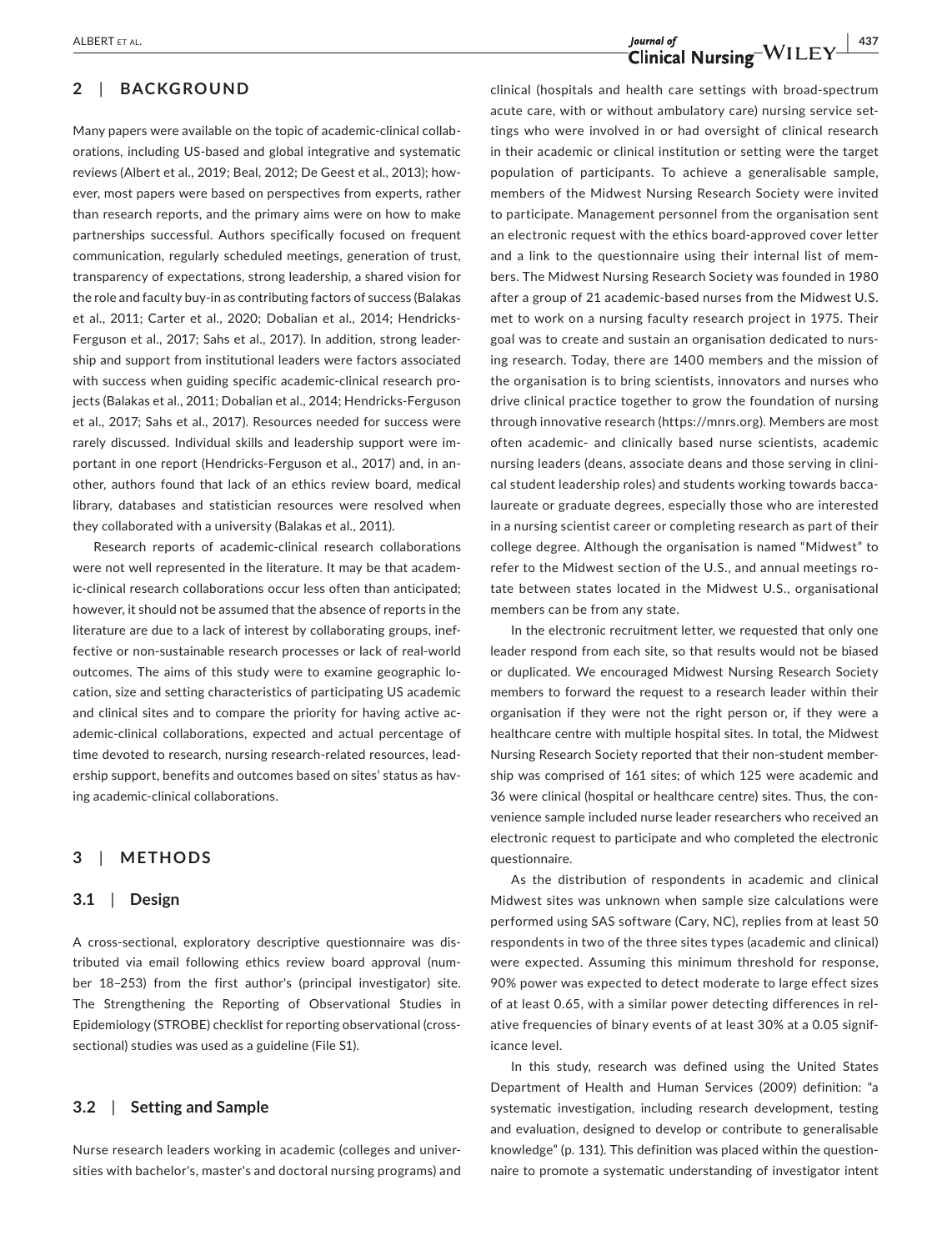## **438 WILEY-Clinical Nursing ALBERT ET AL.** ALBERT ET AL.

when asking questions related to nurses conducting research. The term collaboration was not pre-defined; thus, its interpretation was based on individual respondent perceptions.

#### **3.3**  | **Factors studied and measurement**

All outcomes were reflected in an anonymous 40-item questionnaire developed specifically for this research project. Items were developed by a research committee that included the principal and co-investigators of this study and members of the Midwest Nursing Research Society's Research through Academic-Clinical Partnerships research interest group. Thirty-nine items with various response options (fill in the blank, choose one answer, or choose all that apply) were used to assess perceptions. The final item allowed for open comments about academic-clinical partnerships. Content validity testing was completed for study categorised themes: outcomes, resources, barriers, benefits and overall leadership support. Nine experts (three academic nurse scientists, three clinical nurse scientists, one nurse leader and two academic-clinical dual-employed researchers) completed content validity assessments using the Lynn (1986) content validity methodology. Overall content validity index, reflecting the relevance of items, was 0.958, well above the 0.78 endorsement requirement needed to establish content validity. Post-review, some items were revised slightly for clarity or to add response options, for completeness; no questions were eliminated.

Of the 39 items with response options, six questions focused on perceptions of usefulness of collaborations, priority of research collaboration (on a scale of one [lowest priority] to five [highest priority]), overall actual leadership support for academic-clinical collaboration (using a Likert-type scale of nine options that were re-categorised in analyses to four levels: high support, moderate support, some support to neutral and non-support or support varies), potential resources (checklist of 26 options; check all that apply), potential benefits considered to be valuable to research productivity (checklist of 32 options; check all that apply) and availability of positions important to research productivity (measured based on full time effort from 0–1.0). Fourteen questions focused on understanding the scope of conducting nursing research, amount of time devoted in research (using seven response options [0%, varies by role, and five options of 20 percentage points each]), type and formality of collaborations (checklists), and clinical research outcomes. Clinical outcomes included the frequency over a one-year period by nurse scientist principal investigators and nurse collaborators who were not nurse scientists; for example, they could be clinical nurses participating in research. For principal investigators, questionnaire items included participating in (a) conference presentations, (b) research conferences/workshops, (c) grant submissions and (d) new research projects. For nurse collaborators, questionnaire items included: (a) co-authored publications, (b) co-authored conference presentations/posters and (c) co-submit research grant proposals and a combination of all outcomes. The final 19 items focused on academic and clinical site characteristics (check boxes based on options provided). A Research Electronic Data Capture (REDCap) questionnaire

was created, and based on responses to some items, questions were hidden from view when they did not apply to the participant's situation. For example, if the responder was a research leader in both an academic and clinic site (joint-employer status), they completed two extra questions, one on the negotiated or agreed time working in each site and the institution role (academic or clinical) that was more demanding in terms of knowledge work. In another example, for sites that did not engage in academic-clinical research collaborations, programming within the questionnaire led to skipping of five questions that only applied to sites with academic-clinical collaborations.

#### **3.4**  | **Data collection**

Electronic mail messages were sent via a listserv of all members of the Midwest Nursing Research Society (regardless of job role) and to members of the Academic-Clinical Partnership Research Information Group. The message had an ethics review board-approved research information sheet attachment that included a link to the REDCap electronic capture data tool hosted at the principal investigator's site and the contact information of the principal investigator. Members of the Research through Academic-Clinical Partnerships research interest group were also asked to forward the email with attachment to their nurse leader and nurse researcher leader colleagues. The number of people who received the request to participate was not counted, as investigators did not have control of all outgoing messages.

#### **3.5**  | **Analysis plan**

Characteristics of the cohort were summarised using frequencies and percentages for nominal factors and ordinal measures with fewer than 10 unique values. Ordinal measures with more levels were summarised using medians and quartiles (quartile 1 and 3). Most question responses were ordered data; responses were analysed using Kruskal– Wallis one-way analysis of variance tests. Categorical responses were analysed with Pearson's chi-Square test and Fisher's exact test, where appropriate. Cohen's Kappa agreement statistic was used to measure agreement between responses for expected time devoted to research and actual time devoted to research. Analyses were performed using SAS software (version 9.4; Cary, NC). All analyses were two-sided and *p*-values under .05 were considered statistically significant.

#### **4**  | **RESULTS**

A total of 123 nurse leaders or nurse research leaders responded to the questionnaire. The response rate, based on 125 non-student member academic sites within the Midwest Nursing Research Society, was 48%. The clinical site response rate was 47% higher than the number of sites that represented clinical site society members and reflected that members within multi-hospital systems encouraged colleagues from their system hospital sites to participate.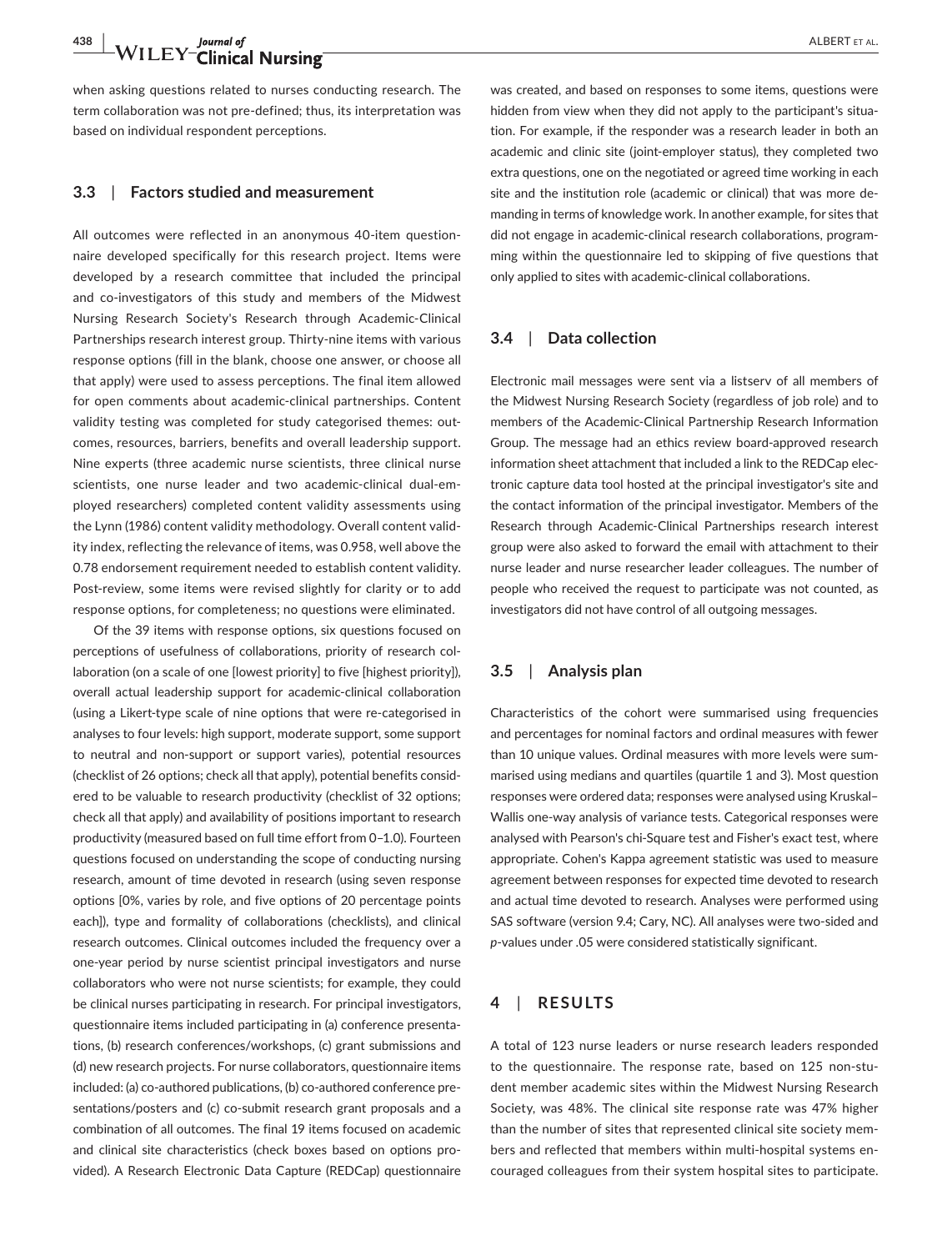After removing three questionnaires that had incomplete data, 120 (97.6%) were used in analysis. When grouped by respondent work site, 60 (50%) represented colleges of nursing (academic), 53 (41.2%) were received from hospital (clinical) sites and seven (5.8%) represented respondents from academic-clinical joint employers that had an approximate 50% commitment to each site. Of the sample, 97 (80.8%) respondents were from Midwestern states; other respondents were from the Northeast (*n* = 8, 7.1%), South (*n* = 11, 9.8%) and Western U.S. (*n* = 1, 0.9%). By location, 78.3% (*n* = 47), 92.3% (*n* = 49) and 100% (*n* = 7) of academic, clinical and joint-employer sites, respectively, were from metropolitan areas.

Of participating academic (*n* = 60) and clinical sites (*n* = 53), community status differed, *p* = 0.019 (Pearson's chi-square test). Of academic sites, 40% (*n* = 24) were public, 21.7% (*n* = 13) were notfor-profit, 16.7% (*n* = 10) were religious, 16.7% (*n* = 10) were university-based academic medical centres and 5% (*n* = 3) were private-for profit or none of the above. Of participating clinical sites (*n* = 52 of 53 sites), 42.3% (*n* = 22) were private, not-for-profit, 23.1% (*n* = 12) were university-based academic medical centres, 17.3% (*n* = 9) were religious-based centres, 11.5% (*n* = 6) were public or Veteran Affairs medical centres and 5.7% (*n* = 3) were private-for profit or none of the above.

By academic site size, 43.3% (*n* = 26) served more than 500 students/year, 33.3% (*n* = 20) served 301–500 students/year and 23.3% (*n* = 14) served 300 or less students/year. By clinical site institution size (*n* = 51 of 53 sites), 31.4% (*n* = 16) of sites had 501–999 beds, 27.4% (*n* = 14) had 1000 or more beds, 23.5% (*n* = 12) had 301–500 beds and 17.6% (*n* = 9) had 150–300 beds. Clinical sites with less than 150 beds did not participate. Of the seven joint-employer sites, 57.1% of respondents (*n* = 4) were from university-based academic medical centres and 42.9% (*n* = 3) were from private, not-for-profit sites. Of joint-employer sites, 71.4% (*n* = 5) of the academic partners serve >500 students/year and the other two (28.6%) academic partners served between 150–500 students/year. Of joint-employer clinical partner sites, 42.9% (*n* = 3) had 1000 or more beds; followed by 42.9% (*n* = 3) with 150–300 beds and one clinical partner site (14.3%) had 501–999 beds.

Based on site type, 90% (*n* = 54) of academic, 96.2% (*n* = 51) of clinical and 100% (*n* = 7) of joint-employer sites conducted nursing research ( $p = .38$ ). When assessing the amount of time devoted to research, data were collected based on seven categories (0%, varies by role, and five options of 20 percentage points each). Of academic and clinical sites, median values based on categories of responses [Quartile 1, Quartile 3] of expected time to be devoted to research was 27.5% [Q1 15.0, Q3 47.5] and 28.0% [Q1 15.0, Q3 45.0], respectively, *p* = .91 by Kruskal–Wallis test and actual time devoted to research was higher than what was expected, but did not differ by site types, 37.5% [Q1 20.0, Q3 45.0] and 40.0% [Q1 25.0, Q3 40.0], respectively, *p* = .84 by Kruskal–Wallis test. When assessing nine job roles common to research work, only three roles were significantly different based on academic versus clinical site type, by Kruskal–Wallis test. Academic sites were less likely than clinical sites to employ a director of evidence-based

**TABLE 1** Characteristics of formalisation by sites with academicclinical research collaborations<sup>a</sup>

| Collaboration<br>formalisation<br>characteristics                       | Academic<br>$N = 44$ | Clinical<br>$N = 28$ | P<br>value |
|-------------------------------------------------------------------------|----------------------|----------------------|------------|
| In writing                                                              | 27 (45.0)            | 13 (24.5)            | .023       |
| <b>Publically declared</b>                                              | 8(13.3)              | 4(7.5)               | .32        |
| Hold joint space                                                        | 5(8.3)               | 3(5.7)               | .72        |
| Mentions on site<br>website                                             | 12 (20.0)            | 3(5.7)               | .025       |
| Members meet at<br>other site regularly                                 | 20 (36.7)            | 10 (18.9)            | .036       |
| Collaboration is<br>"individual-based",<br>no formalisation or<br>space | 19 (31.7)            | 12 (22.6)            | .28        |
| Method of formalisation                                                 |                      |                      | .19        |
| Legal contract                                                          | 3(6.8)               | 2(7.1)               |            |
| Memorandum of<br>understanding                                          | 15 (34.1)            | 9(32.1)              |            |
| None needed-part of<br>one system                                       | 0(0.0)               | 2(7.1)               |            |
| Part of salary buy-out                                                  | 3(6.8)               | 0(0.0)               |            |
| Documented, but<br>none of the above                                    | 5(11.4)              | 2(7.1)               |            |
| None needed or<br>wanted; or have a<br>policy                           | 12 (27.2)            | 13 (46.5)            |            |

<sup>a</sup>Of respondents from 120 sites, 78 had academic-clinical collaborations (44 of 60 [73.3%] academic sites, 28 of 53 [52.8%] clinical sites and 6 of 7 [85.7%] joint-employer sites). Data in this table do not include the 6 joint-employer sites as there were too few cases.

practice, median [Q1, Q3]: 0.0 [Q1 0.0, Q3 0.0] versus 0.25 [Q1 0.0, Q3 0.80], *p* = .031, a director of informatics, 0.0 [0.0, 0.28] versus 1.0 [0.20, 1.00], *p* = .008, and librarians, 1.00 [Q1 0.80, Q3 2.0] versus 0.20 [Q1 0.00, Q3 1.50], *p* = .029. There were no differences in the number of positions by academic and clinical sites for dean/director of research, research support staff, biostatistician, statistical programmer, data analyst and art/photography personnel.

Of the 120 sites, 78 (65%) had academic-clinical collaborations and 42 (35%) did not. Of the 78 sites with academic-clinical collaborations, engagement did not vary by site type: academic sites *n* = 44 of 60 (73.3%), clinical sites *n* = 28 of 53 (52.8%) and joint-employer sites *n* = 6 of 7 (85.7%), *p* = .068 (by Pearson's chi-square test); but numerically, collaborations were highest for joint-employer sites. Characteristics of sites with academic-clinical collaborations are provided in Table 1. About one-quarter of all collaborations involved individuals who chose to collaborate across sites and did not have a formal commitment in writing. Overall, of sites with collaborations, academic sites were more likely to formalise their collaborations in writing, mention them on their website, and hold regular meetings at the collaborating site.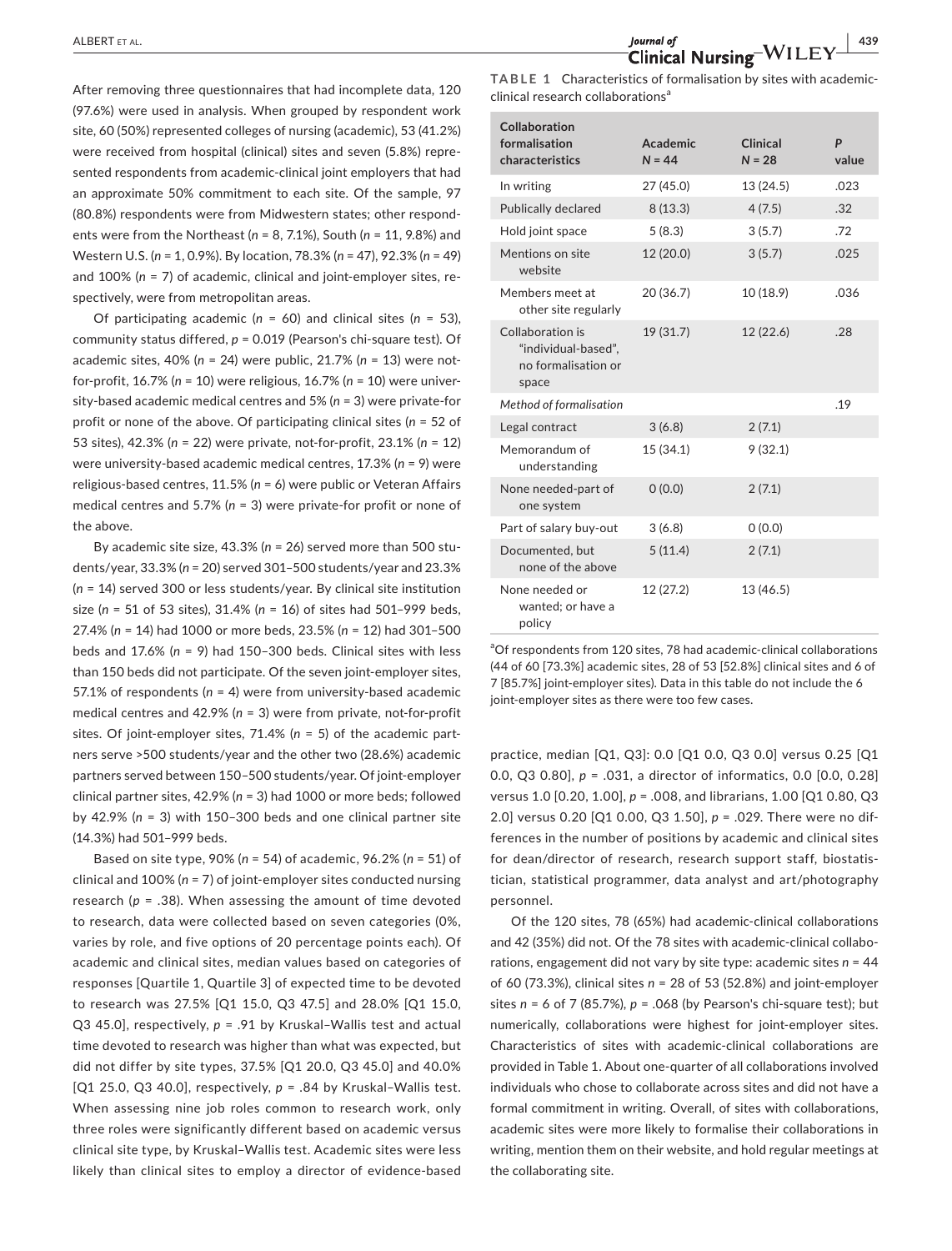## **440 WILEY-Clinical Nursing ALBERT ET AL.**<br> **ALBERT ET AL.**

Priority for active academic-clinical collaborations differed by collaboration status (yes versus no). Median [Q1, Q3] priority for research collaborations was higher for sites without collaborations; with collaborations, 2.0 [Q1 1.0, Q3 2.0] and without collaborations, 3.0 (Q1 2.0, Q3 4.0], respectively, *p* < .001 by Kruskal–Wallis test.

When resources were assessed by collaboration status, sites with academic-clinical collaborations were more likely to have access to research subjects and research account management support for post-grant award work; see Table 2; however, no difference was found in the median [Q1, Q3] number of resources of sites with and without academic-clinical collaborations: 15.0 [Q1 10.0, Q3 20.0] versus 12.5 [Q3 8.0, Q3 22.0], *p* = .22. Of note, six of seven least important nursing research resources were related to two themes: (a) meeting student needs (ability for research doctoral students to meet clinical and/or research dissertation requirements at the respondent's sites and ability for clinical doctorate students to meet evidence-based practice change or quality improvement requirements at the respondent's site) and (b) enhancing education/ knowledge (protected time for meeting with a protégée, mentee or student; access to research educational programming [for example, grant writing workshops]; instructional workshops and online how-to educational opportunities).

Executive leadership support of academic-clinical collaborations was an important factor in academic-clinical collaborations, Fisher's exact test  $p = 0.003$ . For example, by collaboration status, when assessing responses reflecting leaders as "highly or moderately supportive" of academic-clinical collaborations, 59 of 78 (75.6%) leaders of collaborating sites versus only 20 of 42 (47.6%) leaders of non-collaborating sites were highly supportive.

Of 32 potential benefits assessed, all but "other" were reported by at least 20% of respondents. By individual items, three benefits were perceived as more important to sites with academic-clinical collaborations versus those without collaborations, respectively (by Pearson's chi-square test); *n* (%): engagement of clinical nurses, 55 (70.5%) versus 22 (52.4%), *p* = .048; number of co-authored publications, 42 (53.8%) versus 14 (33.3%), *p* = .032; and abstract acceptance at national meetings, 33 (42.3%) versus 10 (23.8%), *p* = .044 (see Table 3). When the number of benefits were assessed by collaboration status (yes versus no), no differences were found in the median [Q1, Q3] number of benefits, 15.5 [Q1 8.0, Q3 21.0] versus 14.0 [Q1 6.0, Q3 22.0], *p* = .50 (Kruskal–Wallis test).

Outcomes of interest were based on receiving one-year's data based on nurse scientist principal investigator and nurse collaborator output. There were no differences in principal investigator outcomes based on collaboration status (yes versus no); median [Q1, Q3] conference presentations: 5.0 [Q1 2.0, Q3 8.0] versus 2.0 [Q1 2.0, Q3 8.0], *p* = .41; leading a research conference: 2.0 [Q1 2.0, Q3 5.0] versus 2.0 [Q1 0.00, Q3 2.0], *p* = .13; grant funding submissions: 2.0 [Q1 2.0, Q3 5.0] versus 2.0 [Q1 0.00, Q3 2.0], *p* = .073; and led new research projects: 2.0 [Q1 2.0, Q3 5.0] versus 2.0 [Q1 2.0, Q3 5.0], *p* = .55. However, when the total number of research-related outcomes were combined, sites with academic-clinical collaborations had higher output than sites without collaborations; median [Q1, **TABLE 2** Resources that provide value to research collaborations, by status

|                                                             | <b>Collaboration Status</b> |                 |            |
|-------------------------------------------------------------|-----------------------------|-----------------|------------|
| Resources                                                   | Yes;<br>$N = 78$            | No;<br>$N = 42$ | p<br>Value |
| Statistical consultation                                    | 63 (80.8)                   | 31 (73.8)       | .38        |
| Leadership support                                          | 60 (76.9)                   | 31 (73.8)       | .70        |
| Librarian support                                           | 59 (79.6)                   | 30 (71.4)       | .62        |
| Data computing/management<br>software                       | 58 (74.4)                   | 27(64.3)        | .25        |
| Use of a librarv                                            | 56 (71.8)                   | 28 (66.7)       | .56        |
| Protected time of research<br>scientist                     | 55 (70.5)                   | 30 (71.4)       | .92        |
| Access to people who can be<br>subjects of research         | 61 (78.2)                   | 23 (54.8)       | .008       |
| Grant/manuscript writing<br>support                         | 52 (66.7)                   | 29 (69.0)       | .79        |
| Regular meetings by<br>collaborating members                | 50 (64.1)                   | 23 (54.8)       | .32        |
| Access to institutional review<br>board consultation        | 50 (64.1)                   | 20 (47.6)       | .08        |
| Seed (start-up) grant funding                               | 47 (60.3)                   | 24 (57.1)       | .74        |
| Access to research databases                                | 43 (55.1)                   | 24(57.1)        | .83        |
| Mission/vision of<br>collaboration as a priority            | 47 (60.3)                   | 23 (54.8)       | .56        |
| Computing or technology<br>support                          | 44 (56.4)                   | 19 (45.2)       | .24        |
| Research grant budget<br>preparation support                | 44 (56.4)                   | 19 (45.2)       | .24        |
| Budget for supplies and<br>equipment                        | 43 (55.1)                   | 21 (50.,0)      | .59        |
| Secretarial support                                         | 42 (53.8)                   | 19 (45.2)       | .37        |
| Budget for research assistant<br>support                    | 40 (51.3)                   | 19 (45.2)       | .53        |
| Research account<br>management<br>(post-award) <sup>"</sup> | 39 (50.0)                   | 13 (31.0)       | .045       |
| Protected time of protégée,<br>mentor or student            | 38 (48.7)                   | 20 (47.6)       | .91        |
| Access to research education<br>programming                 | 34 (43.6)                   | 15 (35.7)       | .40        |
| Meeting time for clinical<br>doctorate students             | 35 (44.9)                   | 16 (38.1)       | .47        |
| Meeting time for research<br>doctorate students             | 30 (38.5)                   | 16 (38.1)       | .97        |
| Instructional workshops                                     | 23(29.5)                    | 13(31.0)        | .87        |
| Online how-to educational<br>opportunities                  | 18(23.1)                    | 9(21.4)         | .84        |
| Access to research databases                                | 4(5.1)                      | 1(2.4)          | .66        |

\*Pearson's chi-square test.

\*\*Refers to support staff who manage research accounting paperwork, assure that research funding is used as planned and assess effort reporting of personnel completing funded research (as required).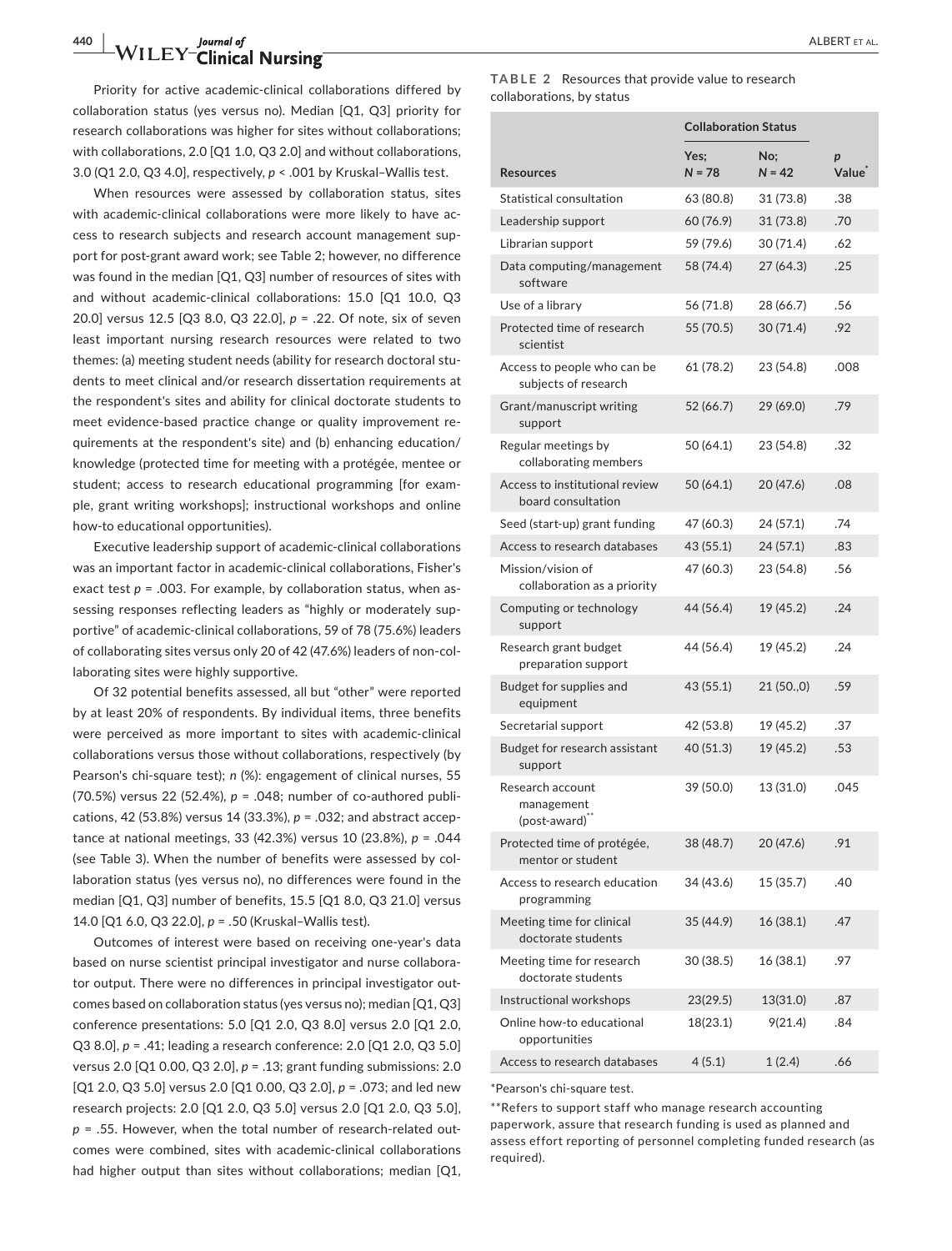#### **TABLE 3** Benefits of academic-clinical research collaborations, by status

|                                                             | <b>Collaboration status</b> |              |         |
|-------------------------------------------------------------|-----------------------------|--------------|---------|
| Benefits; n (%)                                             | Yes; $N = 78$               | $No; N = 42$ | p Value |
| Facilitates collaboration between experts                   | 69 (88.5)                   | 34 (81.0)    | .26     |
| Allows practice to inform research                          | 50 (64.1)                   | 27 (64.3)    | .98     |
| Supports implementation science research                    | 48 (61.5)                   | 26 (61.9)    | .97     |
| Improves national reputation of the site                    | 47 (60.3)                   | 23 (54.8)    | .56     |
| Improves local reputation of both collaborating sites       | 52 (66.7)                   | 22 (52.4)    | .12     |
| Enhances chance of national research grant funding          | 45 (57.7)                   | 22(52.4)     | .58     |
| Increases engagement of clinical nurses in research         | 55 (70.5)                   | 22(52.4)     | .04     |
| Increase site/academic faculty in research                  | 42 (53.8)                   | 22(52.4)     | .88     |
| Decrease time needed to conduct research/collect data       | 36 (46.2)                   | 22 (52.4)    | .51     |
| Speeds up research start-up                                 | 35 (44.9)                   | 22 (52.4)    | .43     |
| Facilitates discussions about the value of nursing research | 45 (57.7)                   | 21 (50.0)    | .42     |
| Increases branding of site as a leader in research and EBP  | 41 (52.6)                   | 21(50.0)     | .79     |
| Increase educational opportunities in research and EBP      | 38 (48.7)                   | 21 (50.0)    | .89     |
| Sharing of research costs between collaborating sites)      | 32 (41.0)                   | 21(50.0)     | .35     |
| Generates synthesis of evidence-based clinical practices    | 31 (39.7)                   | 21(50.0)     | .28     |
| Appreciation for contributions of collaborating partners    | 36(46.2)                    | 20 (47.6)    | .88     |
| Enhances chance of national research grant submission       | 44 (56.4)                   | 19 (45.2)    | .24     |
| High-quality research and EBP educational offerings         | 41 (52.6)                   | 19 (45.2)    | .44     |
| Engages nurses; workplace retention/slowing turnover        | 36 (46.2)                   | 19 (45.2)    | .92     |
| Timely research and EBP educational offerings               | 36(46.2)                    | 18 (42.9)    | .73     |
| Increase protected time to conduct collaborative research   | 28 (35.9)                   | 17 (40.5)    | .62     |
| Increase # research grants co-awarded to sites              | 34 (43.6)                   | 15(35.7)     | .40     |
| Increases publications co-authored by sites                 | 42 (53.8)                   | 14 (33.3)    | .032    |
| Speeds up manuscript writing and submission to a journal    | 31(39.7)                    | 14(33.3)     | .49     |
| Make sites attractive to instructor/clinical nurse recruits | 34 (43.6)                   | 13 (31.0)    | .18     |
| Speed up data cleaning                                      | 14 (17.9)                   | 13(31.0)     | .10     |
| Speed up and/or funds statistical analysis processes        | 27 (34.6)                   | 12(28.6)     | .50     |
| Saves costs of supplies/electronic software programs        | 20(25.6)                    | 11(26.2)     | .95     |
| Decreased time to learn about published changes in EBP      | 15 (19.2)                   | 11(26.2)     | .38     |
| Increase abstract acceptance at a national meeting          | 33(42.3)                    | 10(23.8)     | .044    |
| Speed up abstract submission to a national meeting          | 21 (26.9)                   | 10(23.8)     | .71     |
| Facilitates poster creation by the team                     | 19 (24.4)                   | 10(23.8)     | .95     |
| Other                                                       | 5(6.4)                      | 1(2.4)       | .66     |
| No benefits apply                                           | 2(2.6)                      | 0(0.0)       | .54     |

\*All *p*-values are Pearson's chi-square test except "other" and "no benefits apply", Fisher's exact test.

Q3], 15.0 [Q1 9.0, Q3 23.5] versus 6.0 [Q1 4.0, Q3 15.0], *p* < .001 (all analyses by Kruskal–Wallis tests). Although the median [Q1, Q3] number of active ethics review board-approved research studies was higher among joint-employed sites (21 [Q1 10.0, Q3 50.0]) compared to academic (5 [Q1 3.0, Q3 10.0]) and clinical (7.0 [Q1 4.0, Q3 15.0]) sites, *p* = .023 by Kruskal–Wallis test; when assessed by collaboration status, no differences were found between sites with and without collaborations (7 [Q1 4.0, Q3 15.0] versus 6 [Q1 2.0, Q3 12.0], *p* = .42), respectively. Finally, among 120 sites, only the 78 sites with collaborations provided outcomes data by non-scientist nurse collaborators. In the previous year, the median [Q1, Q3] number of co-authored papers for publication were 2.0 [1.0, 3.0], conference presentations or posters were 2.0 [2.0, 4.0] and research proposals submitted for funding were 1.0 [1.0, 2.0].

### **5**  | **DISCUSSION**

Although there is a plethora of literature regarding academicclinical educational collaborations, partnerships in research are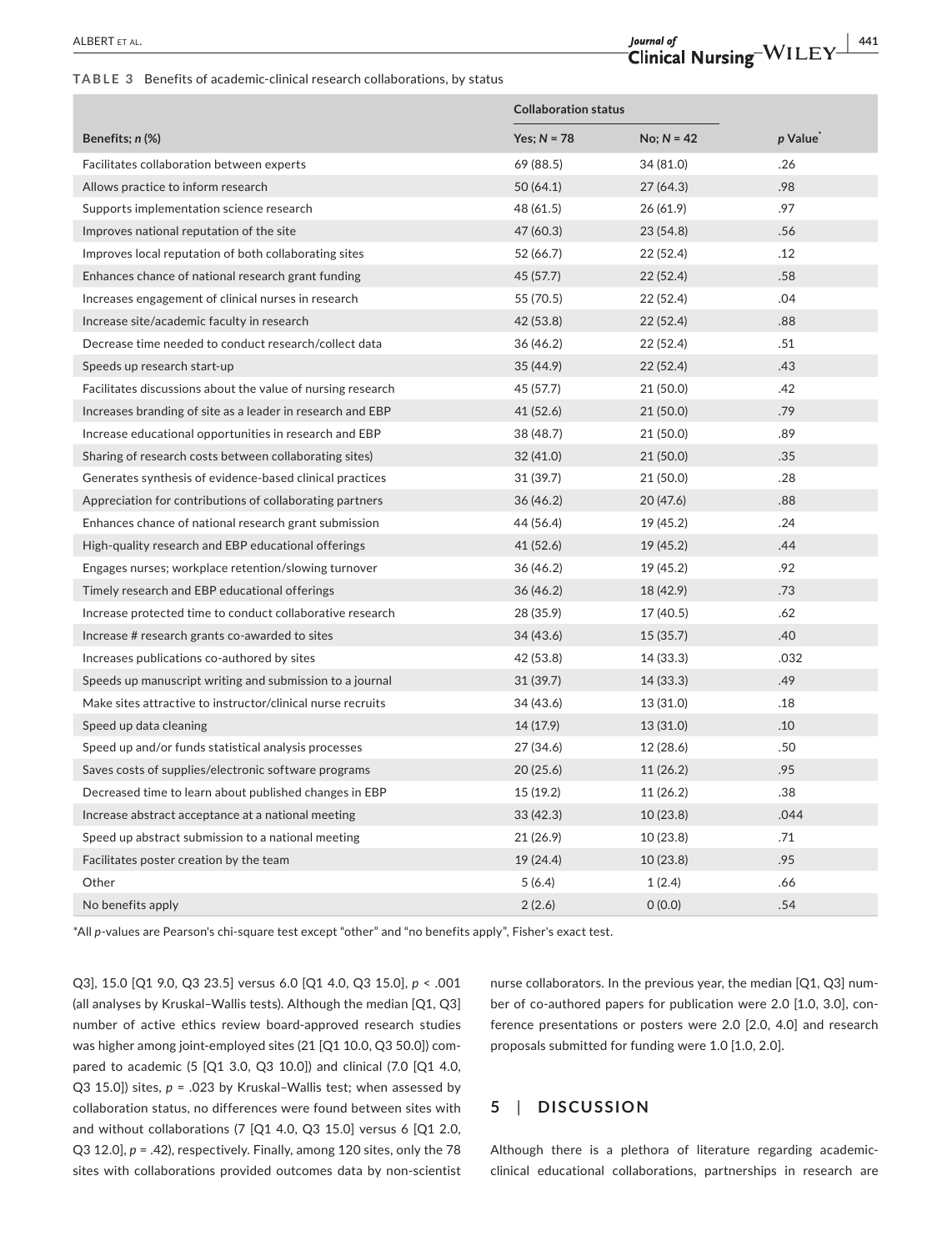# **443 The Second Second Second Second Second Second Second Second Second Second Second Second Second Second Second Second Second Second Second Second Second Second Second Second Second Second Second Second Second Second Sec**

not commonly cited. In DeGeest et al. (2013) systematic review of academic-clinical partnerships, authors reported that a majority of collaborations were focused on education and practice initiatives; only 39.5% included research. The mutual benefits and successes of research partnerships were anecdotally described by several organisations such as the Cincinnati Partnership for Nursing Research (Tubbs-Cooley et al., 2013), the Duke Translational Science Nursing Institute (Granger et al., 2012) and an urban setting in Dublin, Ireland (McKee et al., 2017). Although evidence of successful research collaborations exists, our findings provide new knowledge that collaborations were not likely to occur as formal partnerships.

In this study, research collaborations among nurse scientists were lowest among clinical sites and highest among sites with scientists who were jointly employed; however, the breadth and depth of academic-clinical collaborations in terms of experiences (for example, one-time versus long-term relationships) were not elucidated. Despite that leaders from academic, clinical and joint-employer sites indicated a desire to collaborate ranging from moderate to high priority, less than half of respondents had formal agreements of some type. Based on our findings, when collaborations occurred, they did so serendipitously or were based on mutual interests by collegial scientists and generally arose outside of formal or informal contractual agreements. Even if an academic or clinical site sought a research collaboration when completing strategic planning, the low use of contractual agreements could have stifled one or both parties' enthusiasm for maintaining a partnership over time. More research is needed to learn the rationale for not formalising research collaborations between academic and clinical sites, as findings may lead to changes in structures, systems or processes that would make formalisation more attractive to one or both groups.

Very few differences were found in perceived value of shared resources and actual benefits between collaborating and non-collaborating institutions. If nursing research leaders have the necessary resources to conduct and disseminate research without engaging in research collaborations, the time and effort to sustain a collaboration may not provide sufficient return on investment. Although clear benefits of academic-clinical collaborations were generally not found based on quantitative outcomes, perceptions of leaders reflected benefits related to research dissemination and more engagement of clinical nurses. Thus, academic-clinical research collaborations might occur when one of two situations exist: (a) there is a necessity to enhance research productivity or dissemination, or (b) collaboration with specific scientists or clinicians meets a personal, professional or project-specific need that is not solely productivity-based. Leaders in the former track may be more likely to formalise relationships and promote productivity outcomes than those in the latter track who may be indifferent to the collaboration status or outcomes beyond the reason for collaboration. The results of this study are novel and require replication within the US and globally. As more research findings become available, the true value of shared resources, including nurse scientists, will become more apparent.

Our research goals did not include rigorously assessing detailed outcomes; we simply obtained perceptions of leaders. A more robust

research design with clear research productivity outcomes between collaborating and non-collaborating sites might show greater perceived and actual benefits; especially since education-focused academic-clinical partnerships have been successful in regard to educational innovations (Huston et al., 2017), clinical outcomes (Nabavi et al., 2012; Sadeghnexhad et al., 2018) and faculty benefits, including maintenance of clinical skills and funding for clinical faculty salaries. Various influential factors within organisational cultures may also contribute to perceptions of value of academic-clinical collaborations in nursing research.

Given the history of success in educational partnerships between academia and clinical organisation, lack of equivalent benefits in the research domain could be based on the differing research missions of academic and clinical organisations. Historically, academic organisational models are driven by university tenure and promotion guidelines that place a greater emphasis on a focused research trajectory, high levels of external funding obtainment and documentation of a sustained level of scholarship and publications by faculty. As long as the current tenure track system is in place, research faculty may be challenged to actively engage in clinical research unless there is a dedicated research office with expertise and history or successful grant submission and management. In contrast, clinical organisation research agendas are often driven by local or global clinical problems that require immediate solutions or assessment (Siedlecki & Albert, 2020); and when internally funded, there may not be a need to withstand the lengthy process involved in applying for external funding. For some clinical sites, the need to engage clinical nurses in research and expectations for research criteria are driven by the American Nurses Credential Center Magnet® Program (Erickson & Pappas, 2020). Additionally, role expectations of traditional faculty members and hospital-based scientists are different. In a survey of hospital-based scientists, 87% of respondents reported that the majority of their time was focused on facilitating the research of staff rather than developing their own programs of research (Logsdon et al., 2017). Surprisingly, in this study, the amount of time actually devoted to research was consistent across all three categories of site respondents (academic, clinical and joint-employed), with none reporting a high percentage of time spent on research.

Despite literature that supports joint academic-clinical appointments (Carter et al., 2020; Heitschmidt et al., 2020), very few respondents were in institutions with joint employments. Although joint-employer site characteristics differed, over 50% were academic medical centres and all but one respondent was engaged in a research collaboration. Since respondents from joint-employer sites had high priority for research and significantly more active ethics-approved studies compared to nurse scientists at academic and clinical sites, joint appointments may be an ideal mechanism to enhance nursing research productivity. Finally, perceived support of executive leadership was higher among collaborating sites and nearly all joint-employer sites had academic-clinical collaborations. Leadership support for collaborations has been cited in other literature (Beal, 2012; Carter et al., 2020; DeGeest et al., 2013; Heitschmidt et al., 2020) and may ultimately be the driver for strong academic-clinical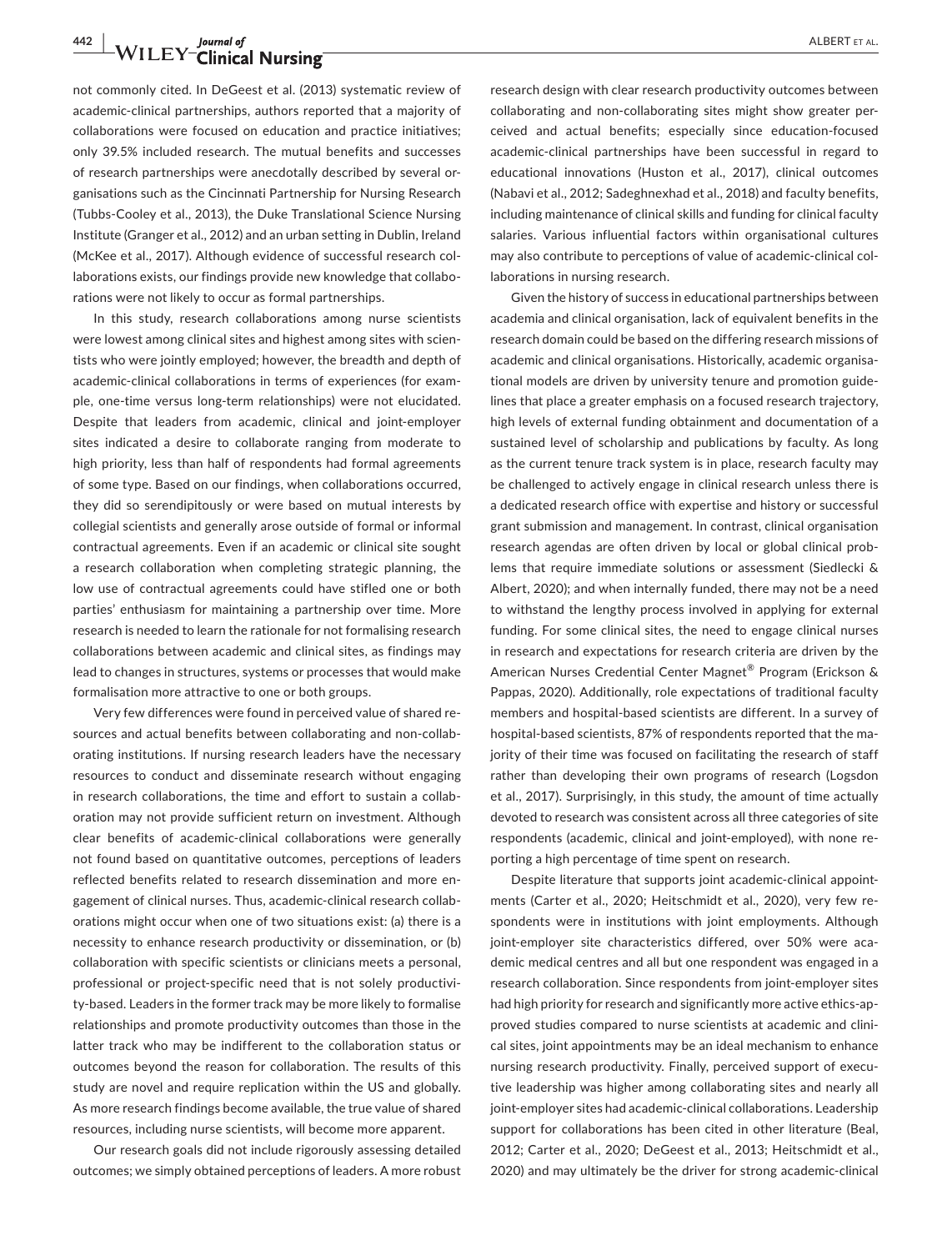collaborations if executive leader culture reflects high value for evidence-based practices and research evidence. Although beyond the scope of this research, it will also be important to learn whether research-based joint-employer status truly enhances research capacity over time (overall) and among specific scientists and clinicians. Further, it will be important to learn whether implementation science and diffusion of research into practice are enhanced.

This research study has some limitations. There was a small number of joint-employer sites and six of seven had academic-clinical research collaborations, making it difficult to truly assess factors of interest to investigators. The responding US sites were more likely to be in metropolitan areas; thus, results may not be generalisable to US micro-population and rural sites. There is a need to learn more on this topic from an international perspective. The operational definition of collaboration may not have been uniformly applied by nurse researcher leader respondents. For example, it could have been defined based on one academic-clinical research project or multiple, ongoing projects among teams and sites regardless of formal agreements. Some factors assessed, such as time devoted to research and the number of active, ongoing research projects per site can change based on site strategic goals, personnel availability and other factors. The findings of this research were based on questionnaire findings from one point in time; more research is needed to determine whether findings are replicable. Research respondents were academic or clinical nurse leaders or research leaders who may not be aware of all research activities in motion at their sites. Missing data were noted for a few of the assessed factors from some participants; these data were not imputed in analysis.

## **6**  | **CONCLUSION**

The results of this study provide insights related to the characteristics of sites with academic-clinical collaborations, resources, benefits and leadership support. In particular, the resource that was most relevant to collaboration was access to research subjects. Leaders may be able to use that resource to formalise partnerships to advance nursing science. In light of the challenges present in today's healthcare environment, strong and dedicated leadership support of nursing research is necessary for continued engagement of nurses in research and scholarship and in achieving research-based outcomes.

## **7**  | **RELEVANCE TO CLINICAL PRACTICE**

Despite some successful outcomes, potential benefits of academicclinical research collaborations in the US have not been fully actualised. Formalised collaborations and/or joint appointments of nurse scientists may be one avenue for securing support for nurse engagement in research-related activities. Collaborative research partnerships may effectively enhance the study of complex clinical problems with larger samples and more diverse populations, thus

helping to advance generalisable nursing research focused on improving and maximising health outcomes.

#### **ACKNOWLEDGEMENTS**

We thank the members of the Academic-Clinical Partnership Research Interest Group and the leaders of the Midwest Nursing Research Society for their support of this research.

#### **CONFLICT OF INTEREST**

The authors declare that they have no conflicts of interest to disclose regarding this research.

#### **AUTHOR CONTRIBUTIONS**

All authors with the exception of Isaac Briskin participated in conception and design of the research study, interpretation of findings and critical revision of the manuscript. Dr. Nancy Albert was responsible for elements above and in addition, acquisition of data, drafting of the manuscript and manuscript revisions and analysis. Isaac Briskin completed statistical analyses.

#### **ORCID**

*Nancy M. Albert* <https://orcid.org/0000-0002-3619-966X> *Esther Chipps* <https://orcid.org/0000-0002-0897-0875> *Colleen J. Klein* <https://orcid.org/0000-0002-9666-5837> *Ann C. Falkenberg Olson* [https://orcid.](https://orcid.org/0000-0001-9752-0667) [org/0000-0001-9752-0667](https://orcid.org/0000-0001-9752-0667)

#### **REFERENCES**

- Albert, N. M., Chipps, E., Falkenberg Olson, A. C., Liu Hand, L., Harmon, M., Heitschmidt, M. G., Klein, C. J., Lefaiver, C., & Wood, T. (2019). Fostering academic-clinical research partnerships. *Journal of Nursing Administration*, *49*(5), 234–241. [https://doi.org/10.1097/](https://doi.org/10.1097/NNA.0000000000000744) [NNA.0000000000000744.](https://doi.org/10.1097/NNA.0000000000000744)
- American Association of Colleges of Nursing (2019). *Guiding principles to academic-practice partnerships*. Retrieved from [https://www.aacnn](https://www.aacnnursing.org/Academic-Practice-Partnerships/The-Guiding-Principles) [ursing.org/Academic-Practice-Partnerships/The-Guiding-Principles](https://www.aacnnursing.org/Academic-Practice-Partnerships/The-Guiding-Principles).
- Balakas, K., Bryant, T., & Jamerson, P. (2011). Collaborative research partnerships in support of nursing excellence. *Nursing Clinics of North America*, *46*(1), 123–128. [https://doi.org/10.1016/j.](https://doi.org/10.1016/j.cnur.2010.10.006) [cnur.2010.10.006](https://doi.org/10.1016/j.cnur.2010.10.006).
- Beal, J. A. (2012). Academic-service partnerships in nursing: an integrative review. *Nursing Research and Practice*, *2012*, 501564. [https://](https://doi.org/10.1155/2012/501564) [doi.org/10.1155/2012/501564](https://doi.org/10.1155/2012/501564).
- Carter, E. J., Hessels, A., Cato, K., Sun, C., Cohen, B., Rivera, R. R., & Larson, E. (2020). Evaluation of the joint nurse scientist role across academic and practice. *Nursing Outlook*, *68*(3), 261–269. [https://doi.](https://doi.org/10.1016/j.outlook.2019.10.003) [org/10.1016/j.outlook.2019.10.003](https://doi.org/10.1016/j.outlook.2019.10.003).
- De Geest, S., Dobbels, F., Schonfeld, S., Duerinckx, N., Sveinbjarnardottir, E. K., & Denhaerynck, K. (2013). Academic service partnerships: what do we learn from around the globe? A systematic literature review. *Nursing Outlook*, *61*(6), 447–457. [https://doi.org/10.1016/j.](https://doi.org/10.1016/j.outlook.2013.02.001) [outlook.2013.02.001](https://doi.org/10.1016/j.outlook.2013.02.001).
- Dobalian, A., Bowman, C. C., Wyte-Lake, T., Pearson, M. L., Dougherty, M. B., & Needleman, J. (2014). The critical elements of effective academic-practice partnerships: a framework derived from the Department of Veterans Affairs Nursing Academy. *BMC Nursing*, *13*(1), 183.<https://doi.org/10.1186/s12912-014-0036-8>.